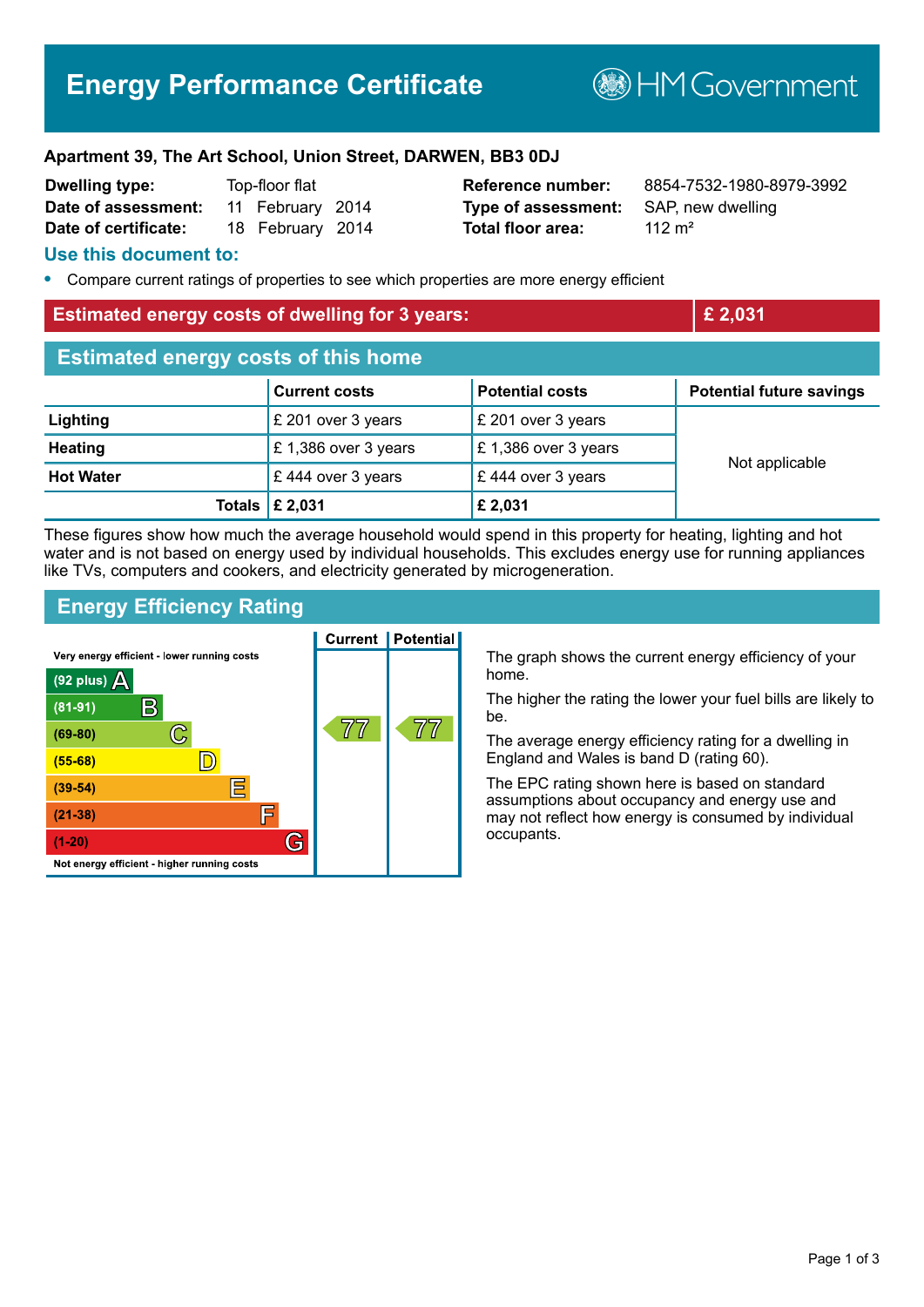Apartment 39, The Art School, Union Street, DARWEN, BB3 0DJ

### 18 February 2014 RRN: 8854-7532-1980-8979-3992

**Energy Performance Certificate**

# **Summary of this home's energy performance related features**

| <b>Element</b>        | <b>Description</b>                                    | <b>Energy Efficiency</b> |
|-----------------------|-------------------------------------------------------|--------------------------|
| Walls                 | Average thermal transmittance 0.25 W/m <sup>2</sup> K | *****                    |
| Roof                  | Average thermal transmittance 0.34 W/m <sup>2</sup> K | ★★★☆☆                    |
| Floor                 | (other premises below)                                |                          |
| Windows               | Fully double glazed                                   | ★★★★☆                    |
| Main heating          | Room heaters, electric                                | ★★★☆☆                    |
| Main heating controls | Programmer and appliance thermostats                  | ★★★★☆                    |
| Secondary heating     | None                                                  |                          |
| Hot water             | Electric immersion, off-peak                          | ★★★☆☆                    |
| Lighting              | Low energy lighting in all fixed outlets              | *****                    |
| Air tightness         | (not tested)                                          |                          |

Thermal transmittance is a measure of the rate of heat loss through a building element; the lower the value the better the energy performance.

Current primary energy use per square metre of floor area: 253 kWh/m² per year

## **Low and zero carbon energy sources**

Low and zero carbon energy sources are sources of energy that release either very little or no carbon dioxide into the atmosphere when they are used. Installing these sources may help reduce energy bills as well as cutting carbon. There are none provided for this home.

# **Your home's heat demand**

This table shows the energy used for space and water heating by an average household in this property.

#### **Heat demand**

| Space heating (kWh per year) | 7.087 |
|------------------------------|-------|
| Water heating (kWh per year) | 1.924 |

If you built your own home and, as part of its construction, you installed a renewable heating system, you could receive Renewable Heat Incentive (RHI) payments. The estimated energy required for space and water heating will form the basis of the payments. For more information, search for the domestic RHI on the www.gov.uk website.

# **Recommendations**

None.